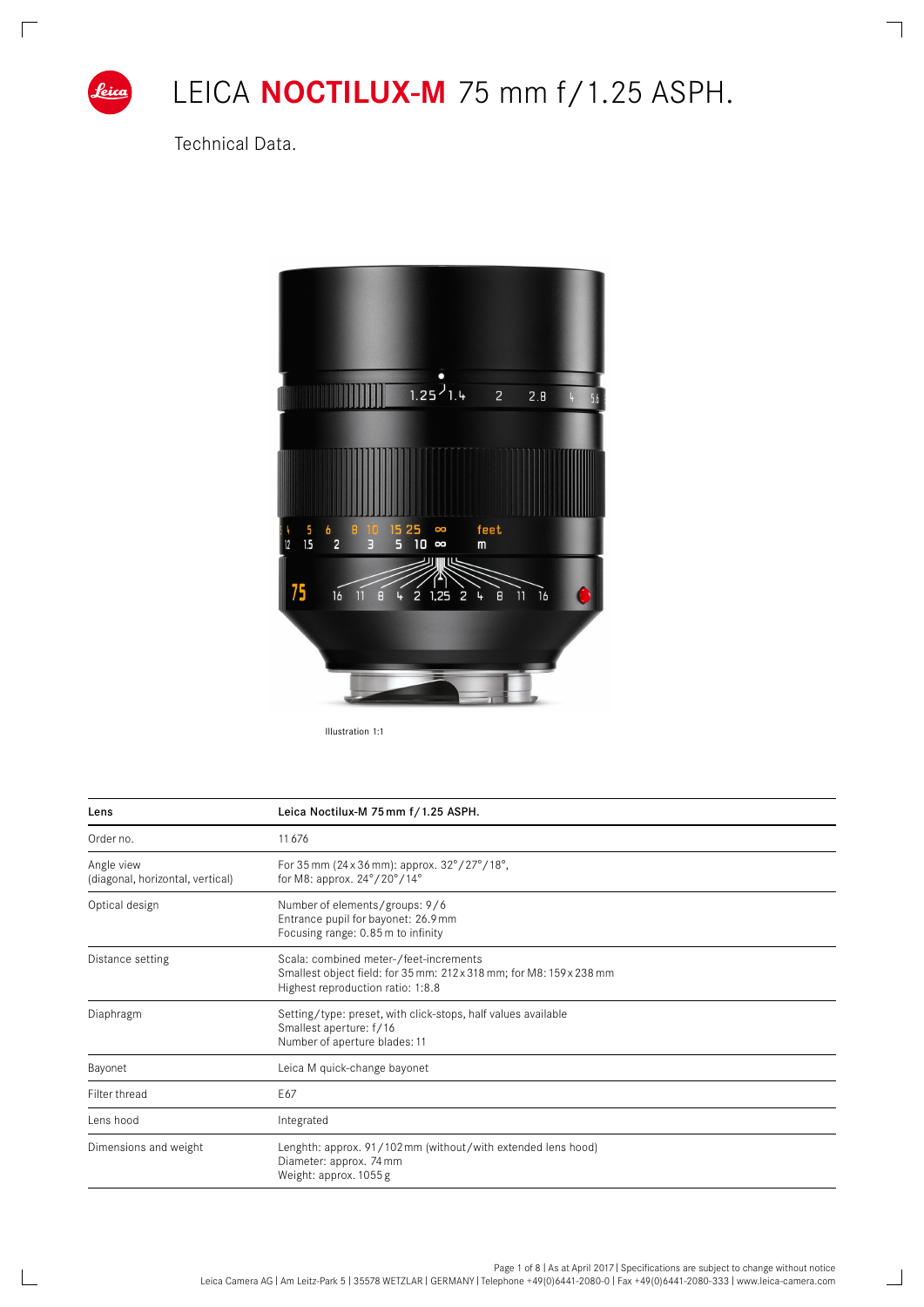

### LEICA **NOCTILUX-M** 75 mm f/1.25 ASPH.

ENGINEERING DRAWING LEGENDER AND LENS SHAPE





The Leica Noctilux-M 75mm f/1.25 ASPH. is a unique, high-performance lens that enables photographers to lend their images an extraordinary visual signature. The combination of extraordinarily shallow depth of field at maximum aperture and outstanding imaging performance from infinity to its closest focusing distance, opens up entirely new possibilities for creative photography.

To achieve this, the reduction of the dimensions and weight of the lens presented entirely new challenges in the fields of optical design, construction and manufacturing.

- Very high quality imaging performance from corner to corner of the image frame through correction of all aberrations. This applies in particular to the closer focusing range (portrait distances), and was achieved by the use of a floating element.
- Extremely shallow depth of focus at maximum aperture (only half that of the Leica Noctilux-M 50mm f/0.95 ASPH.) enables isolation of subject details with a 'macro-feel'.
- Imaging performance (stopped down to f/2) exceeds that of the Leica APO-Summicron-M 75mm f/2 ASPH.
- Round aperture creates extremely harmonious bokeh (11 iris blades).
- Despite a complex focusing system (floating element), the highest precision ensures consistency throughout the entire focusing range.
- Minimal reflections and stray light thanks to high-quality lens coatings.
- Integrated, twist-out-and-lock lens hood.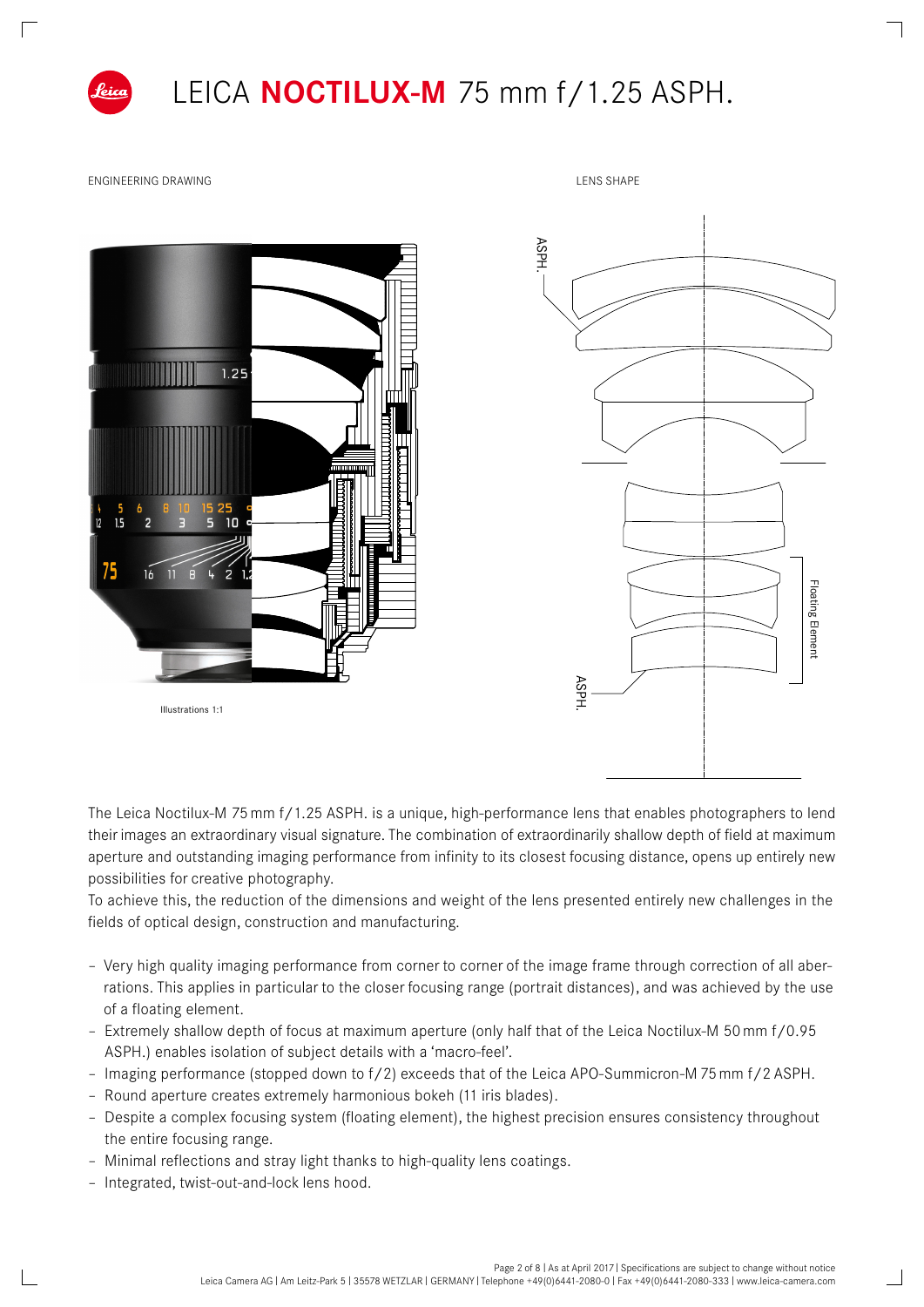

 $\Box$ 

LEICA **NOCTILUX-M** 75 mm f/1.25 ASPH. 40

MTF-DIAGRAMS



MTF GRAPHS The MTF is shown in each case for the maximum aperture 1.25 and the aperture values 2.0 and 5.6 for long focusing distances (infinity). The contrast is plotted for 5, 10, 20, 40 lines/mm for the height of the format for tangential (dashed line) and sagittal structures 0 0 (continuous line) for white light. The plots for 5 and 10 lines/mm provide an impression of the contrast performance for coarser object  $structures$  and the 20 and 40 lines/mm plots document the resolving power for fine and finest object structures.  $\mathcal{F}(\mathcal{M})$ 

 $\Box$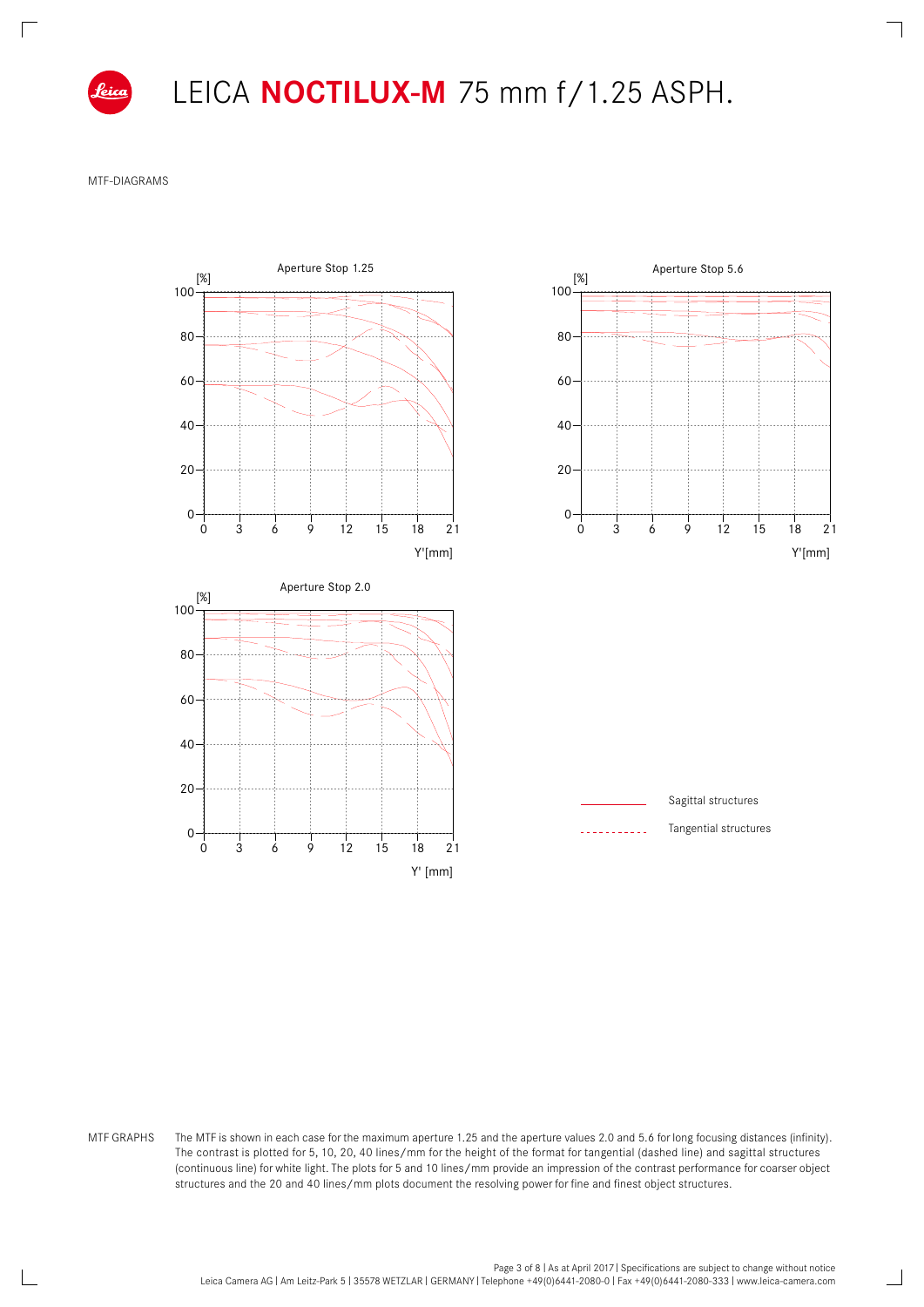

 $\Box$ 

#### LEICA **NOCTILUX-M** 75 mm f/1.25 ASPH.  $\cdot$  $\mathsf{r}$

Distortion  $0.500$ 





VIGNETTING



0 appearance of straight horizontal and vertical lines in the picture. 1 deviation. The ideal image height results from the object height and the magnification. The image height of 21.6mm is the radial distance 2 Distortion is the deviation of the real image height (in the picture) from the ideal image height. The relative distortion is the percentage Distortion between the edge and the middle of the image field for the format 24mmx 36mm. The graph of the effective distortion illustrates the

-2 Vignetting is a continous decrease of the illumination to the edges of the image field. The graph shows the percentage loss of illumination VIGNETTING over the image height. 100% means no vignetting.

 $\Box$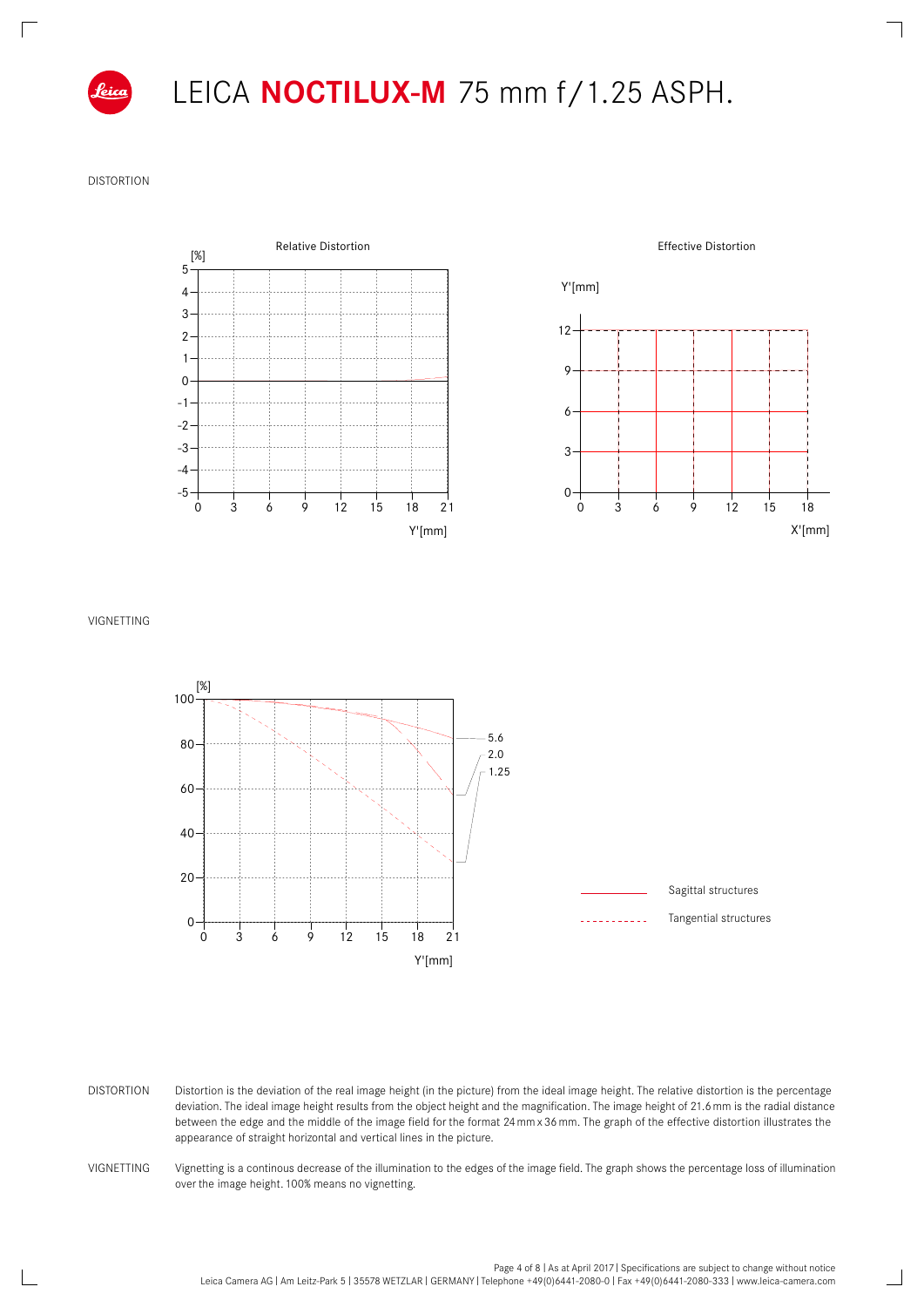

 $\mathbb{R}$ 

LEICA **NOCTILUX-M** 75 mm f/1.25 ASPH.

 $\overline{\phantom{a}}$ 

 $\Box$ 

Depth of field table

|                         |               | Magnification<br>Aperture Stop             |                                            |                                               |                                  |                          |                                               |                                               |                          |                                            |            |
|-------------------------|---------------|--------------------------------------------|--------------------------------------------|-----------------------------------------------|----------------------------------|--------------------------|-----------------------------------------------|-----------------------------------------------|--------------------------|--------------------------------------------|------------|
|                         |               | 1,25                                       | 1,4                                        | 2,0                                           | 2,8                              | 4,0                      | 5,6                                           | 8,0                                           | 11,0                     | 16,0                                       |            |
| Setting [m]<br>Distance | 0,85          | 0,846<br>0,854<br>$\sim$                   | 0,845<br>0,855                             | 0,843<br>0,857<br>٠                           | 0,841<br>0,860<br>$\sim$         | 0,837<br>0,864<br>۰      | 0,831<br>0,870<br>$\overline{\phantom{a}}$    | 0,824<br>0,878<br>٠                           | 0,814<br>0,890           | 0,799<br>0,909<br>$\sim$                   | 1/8.8      |
|                         |               | 0,994<br>1,006<br>$\sim$                   | 0,993<br>1,007<br>. .                      | 1,010<br>0,990<br>$\sim$                      | 1,014<br>0,986<br>$\sim$         | 0,981<br>1,020<br>٠      | 0,973<br>1,028                                | 0,962<br>1,041<br>$\sim$                      | 0,949<br>1.058<br>$\sim$ | 0,927<br>1,086<br>$\sim$                   | 1/10.8     |
|                         | 1,2           | 1,209<br>1,191<br>$\sim$                   | 1,190<br>1,210<br>$\overline{a}$           | 1,215<br>1.186<br>$\sim$                      | 1,180<br>1,221<br>$\overline{a}$ | 1,172<br>1,230<br>$\sim$ | 1,160<br>1,243                                | 1.144<br>1,262<br>$\sim$                      | 1,125<br>1,287           | 1,094<br>1.331                             | 1/13.5     |
|                         | 1,5           | $1,485 -$<br>1,515                         | 1,484<br>1,517<br>$\overline{\phantom{a}}$ | 1,477<br>1,524<br>$\sim$                      | 1,468<br>1,534                   | 1,454<br>1,549<br>$\sim$ | 1,437<br>1,569<br>$\overline{\phantom{a}}$    | 1,412<br>1,601<br>$\sim$                      | 1,381<br>1,643<br>$\sim$ | 1,333<br>1,717<br>$\sim$                   | 1/17.5     |
|                         | 2             | 2,028<br>1,973<br>$\sim$                   | 1,971<br>2,031<br>$\sim$                   | 2,044<br>1,958<br>$\sim$                      | 1,942<br>2,062<br>$\sim$         | 1,918<br>2,09<br>$\sim$  | 1,886<br>2,129<br>$\overline{\phantom{a}}$    | 1,842<br>2,189<br>$\overline{\phantom{a}}$    | 1,789<br>2,27            | 1,707<br>2,419<br>$\overline{\phantom{a}}$ | 1/24.1     |
|                         | 3             | 3,066<br>2,937<br>$\overline{\phantom{a}}$ | 3,07<br>2,932<br>$\sim$                    | 2,904<br>3,103<br>$\sim$                      | 3,146<br>2,867<br>$\sim$         | 3,213<br>2,814           | 2,746<br>3,308                                | 2,650<br>3,46<br>٠.                           | 2,539<br>3,672<br>$\sim$ | 2,374<br>4,091<br>٠                        | 1/37.4     |
|                         | 5             | 4,825<br>5,189<br>$\overline{\phantom{a}}$ | 4,811<br>5,205<br>$\blacksquare$           | 5,298<br>4,734                                | 4,635<br>5,429                   | 5,636<br>4,494           | 4,320<br>5,9                                  | 4,082<br>6,46                                 | 3,820<br>7,257           | 3,452<br>9,143<br>$\overline{\phantom{a}}$ | 1/63.9     |
|                         | 10            | 9,314<br>10,80<br>$\overline{\phantom{a}}$ | 9,261<br>10,87<br>$\overline{\phantom{a}}$ | 8,976<br>11,29<br>$\sim$                      | 8,622<br>11,9<br>$\sim$          | 8,142<br>12,97<br>$\sim$ | 7,579<br>14,72<br>$\overline{\phantom{a}}$    | 6,869<br>18,46                                | 6,149<br>27,08           | 5,237<br>123,2                             | 1/130.1    |
|                         | $\infty$      | $133,7 -$<br>$\infty$                      | 123,5<br>$\infty$<br>$\sim$                | 86,44<br>$\infty$<br>$\overline{\phantom{a}}$ | 61,74<br>$\infty$<br>$\sim$      | 43,23<br>$\infty$<br>٠   | 30,90<br>$\infty$<br>$\overline{\phantom{a}}$ | 21,64<br>$\infty$<br>$\overline{\phantom{a}}$ | $15,76 -$<br>$\infty$    | 10,85<br>$\infty$<br>$\sim$                | $1/\infty$ |
|                         |               |                                            |                                            |                                               |                                  |                          |                                               |                                               |                          |                                            |            |
|                         |               |                                            |                                            |                                               |                                  |                          |                                               |                                               |                          |                                            |            |
|                         |               |                                            |                                            |                                               |                                  |                          |                                               |                                               |                          |                                            |            |
|                         |               |                                            |                                            |                                               |                                  |                          |                                               |                                               |                          |                                            |            |
|                         |               |                                            |                                            |                                               |                                  |                          |                                               |                                               |                          |                                            |            |
|                         |               |                                            |                                            |                                               |                                  |                          |                                               |                                               |                          |                                            |            |
|                         |               |                                            |                                            |                                               |                                  |                          |                                               |                                               |                          |                                            |            |
|                         |               |                                            |                                            |                                               |                                  |                          |                                               |                                               |                          |                                            |            |
|                         |               |                                            |                                            |                                               |                                  |                          |                                               |                                               |                          |                                            |            |
|                         | Aperture Stop |                                            |                                            |                                               |                                  |                          |                                               |                                               |                          |                                            |            |



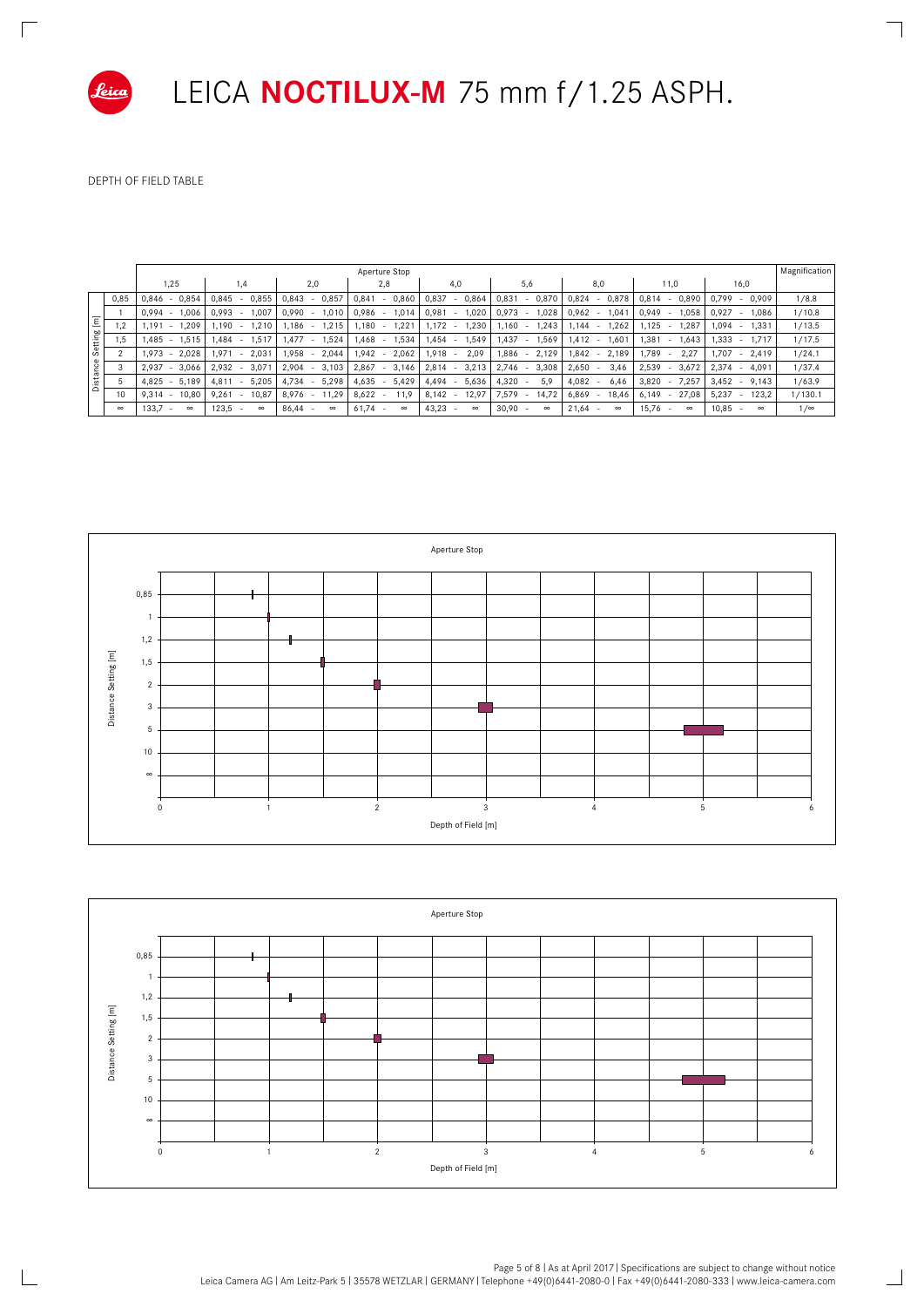

 $\mathbb{R}$ 

## LEICA **NOCTILUX-M** 75 mm f/1.25 ASPH.

ヿ

 $\Box$ 







Page 6 of 8 | As at April 2017 | Specifications are subject to change without notice Leica Camera AG I Am Leitz-Park 5 I 35578 WETZLAR I GERMANY I Telephone +49(0)6441-2080-0 I Fax +49(0)6441-2080-333 I www.leica-camera.com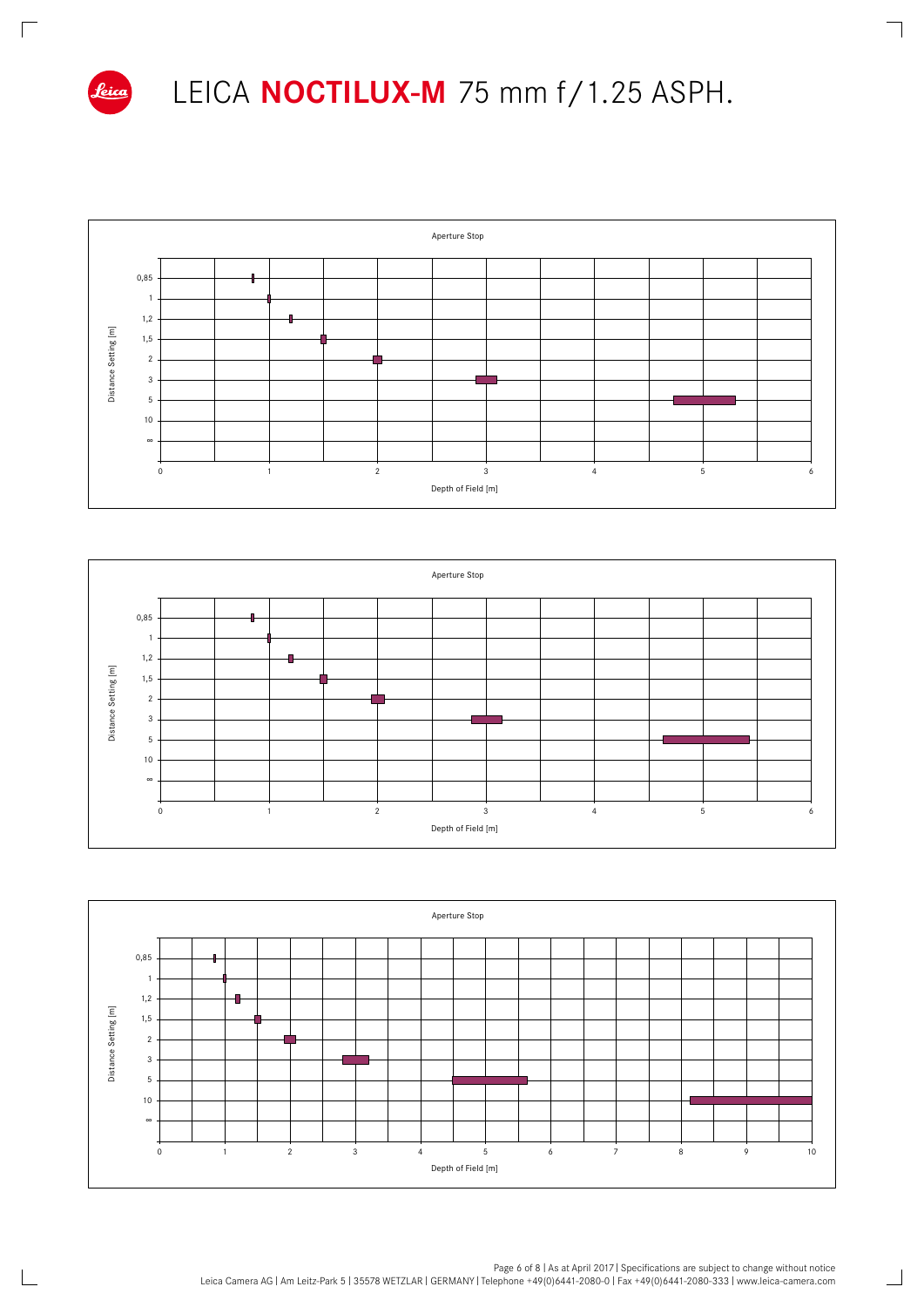

 $\mathbb{R}$ 

### LEICA **NOCTILUX-M** 75 mm f/1.25 ASPH.

┑

 $\Box$ 







Page 7 of 8 | As at April 2017 | Specifications are subject to change without notice Leica Camera AG I Am Leitz-Park 5 I 35578 WETZLAR I GERMANY I Telephone +49(0)6441-2080-0 I Fax +49(0)6441-2080-333 I www.leica-camera.com